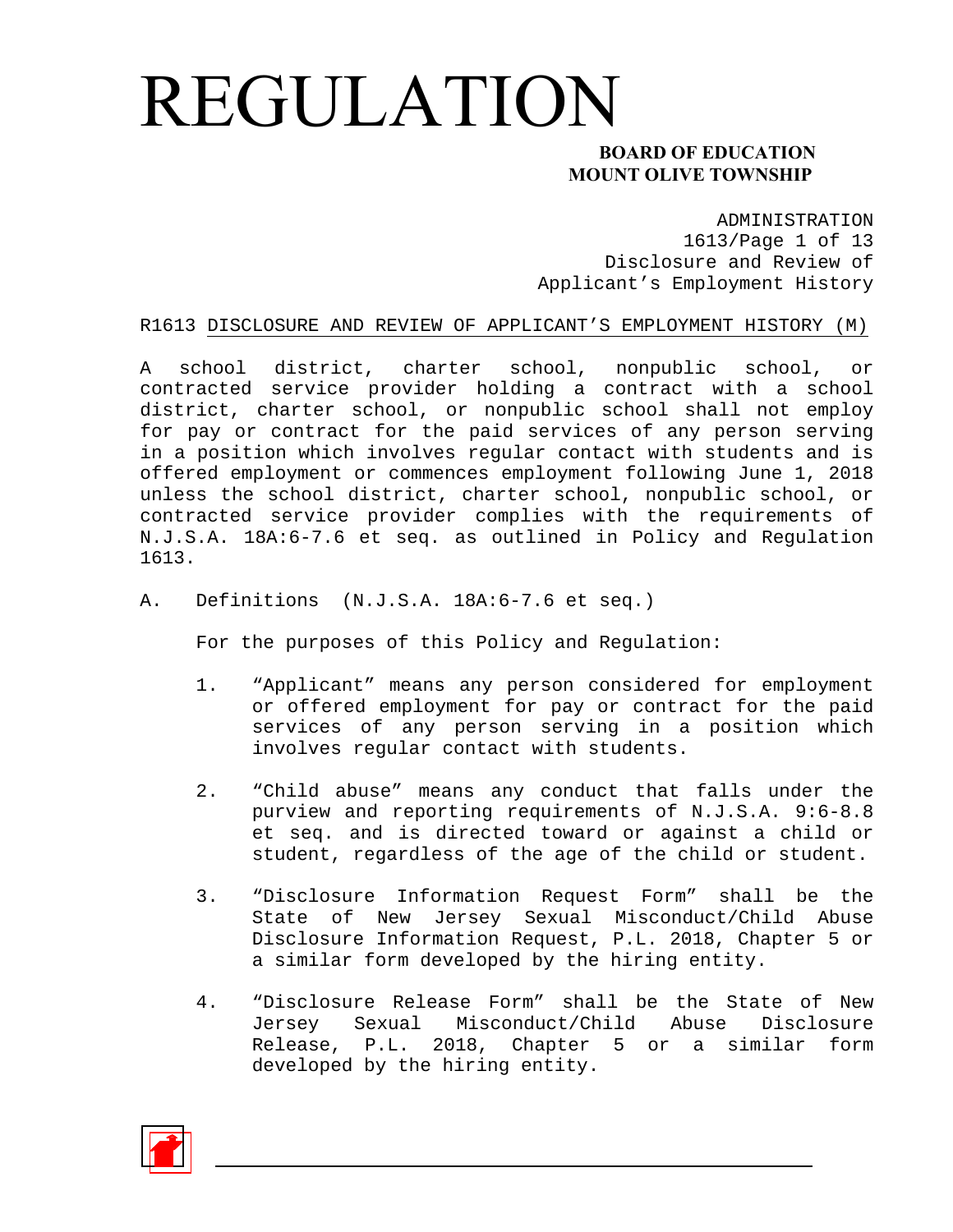### **MOUNT OLIVE TOWNSHIP**

ADMINISTRATION 1613/Page 2 of 13 Disclosure and Review of Applicant's Employment History

- 5. "Hiring entity" means all school entities including school districts, charter schools, nonpublic schools, or contracted service providers holding a contract with a school district, charter school, or nonpublic school.
- 6. "Sexual misconduct" means any verbal, nonverbal, written, or electronic communication, or any other act directed toward or with a student that is designed to establish a sexual relationship with the student, including a sexual invitation, dating or soliciting a date, engaging in sexual dialogue, making sexually suggestive comments, self-disclosure or physical exposure of a sexual or erotic nature, and any other sexual, indecent, or erotic contact with a student.
- B. Hiring Entity Required Application and Review Process (N.J.S.A. 18A:6-7.7)
	- 1. A hiring entity shall not employ for pay or contract for the paid services of any person serving in a position which involves regular contact with students unless the hiring entity complies with the provisions of N.J.S.A. 18A:6-7.6 et seq.
		- a. The hiring entity shall require an applicant to provide a Disclosure Release Form which must include the following information:
			- (1) A list, including name, address, telephone number, and other relevant contact information of the applicant's:
				- (a) Current employer;
				- (b) All former employers within the last twenty years that were schools; and

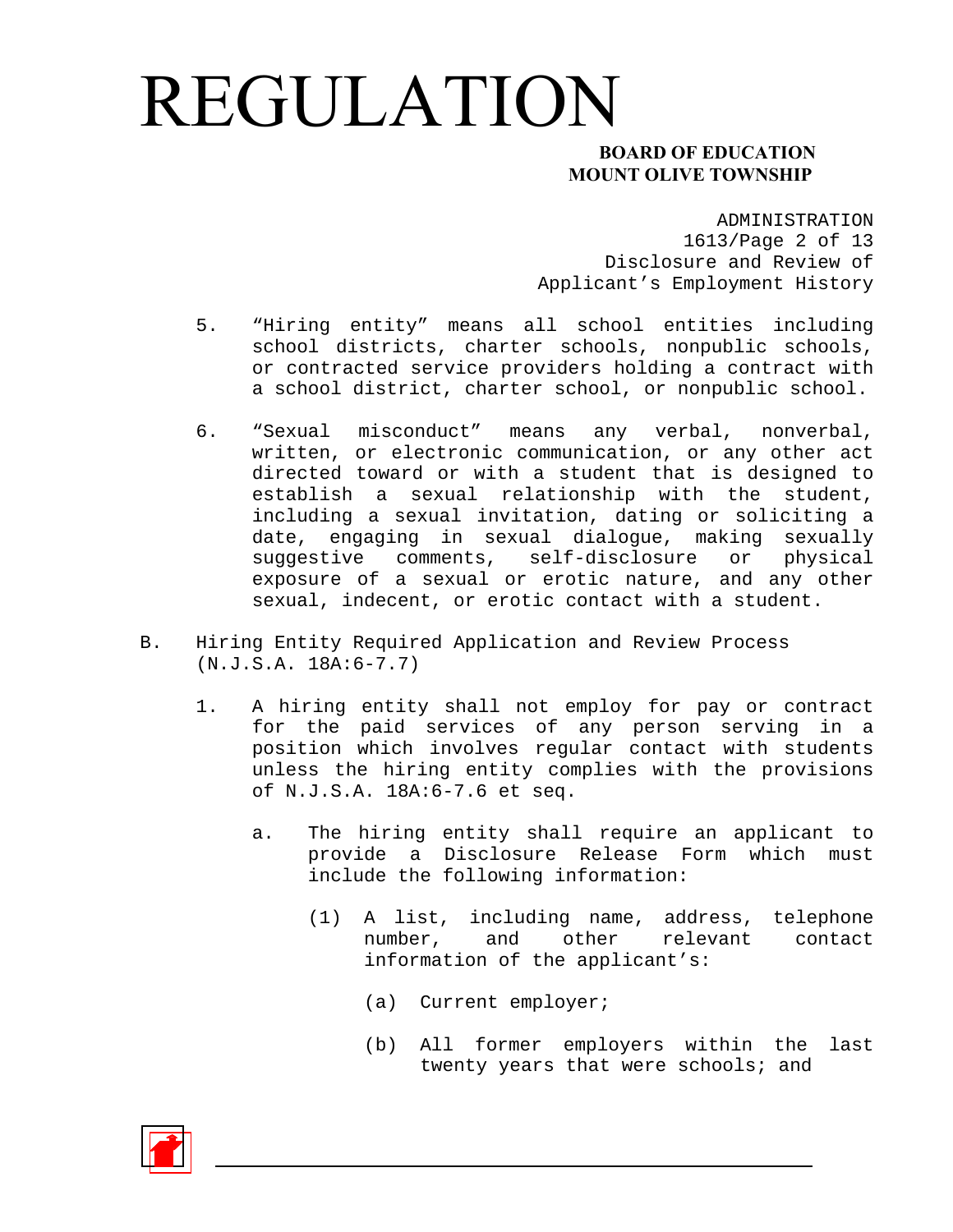### **MOUNT OLIVE TOWNSHIP**

ADMINISTRATION 1613/Page 3 of 13 Disclosure and Review of Applicant's Employment History

- (c) All former employers within the last twenty years where the applicant was employed in a position that involved direct contact with children; and
- (2) A written authorization that consents to and authorizes disclosure of the information requested under b. below pursuant to N.J.S.A. 18A:6-7.7.a.(2) and the release of related records by the applicant's employers listed under B.1.a.(1) above, and that releases those employers from liability that may arise from the disclosure or release of records;
- (3) A written statement as to whether the applicant:
	- (a) Has been the subject of any child abuse or sexual misconduct investigation by any employer, State licensing agency, law enforcement agency, or the Department of Children and Families, unless the investigation resulted in a finding the allegations were false or the alleged incident of child abuse or sexual misconduct was not substantiated;
	- (b) Has ever been disciplined, discharged, nonrenewed, asked to resign from employment, resigned from or otherwise separated from any employment while allegations of child abuse or sexual misconduct were pending or under investigation, or due to an adjudication or finding of child abuse or sexual misconduct; or

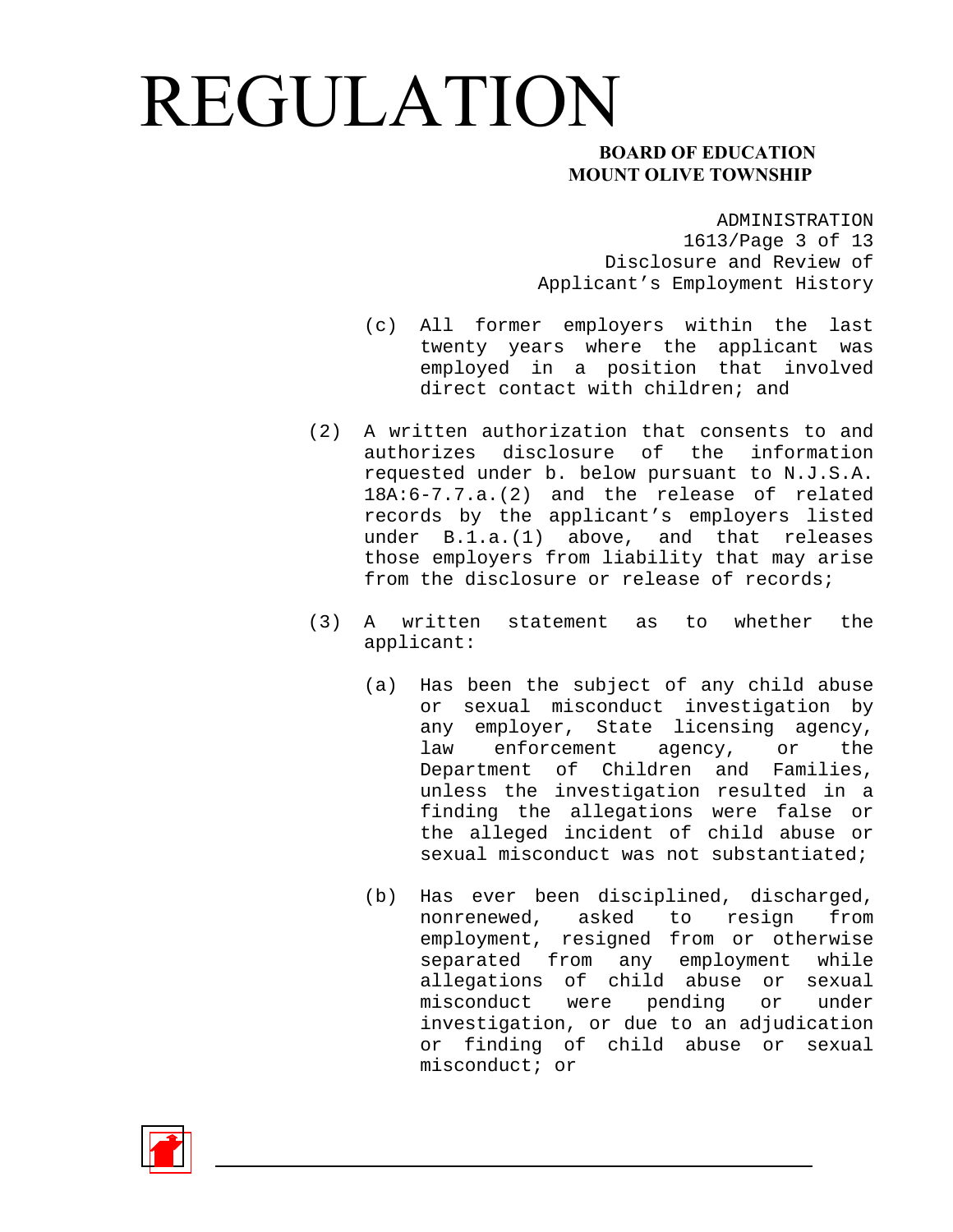### **MOUNT OLIVE TOWNSHIP**

ADMINISTRATION

1613/Page 4 of 13 Disclosure and Review of Applicant's Employment History

- (c) Has ever had a license, professional license, or certificate suspended, surrendered, or revoked while allegations of child abuse or sexual misconduct were pending or under investigation, or due to an adjudication or finding of child abuse or sexual misconduct.
- (4) The hiring entity must comply with the requirements of N.J.S.A. 18A:6-7.6 et seq. for every applicant who will be employed by the hiring entity.
	- (a) However, the provisions of N.J.S.A. 18A:6-7.6 et seq. may be required by the hiring entity for any applicant.
- b. The Superintendent or designee of the hiring entity will review the applicant's Disclosure Release Form. Upon determining to continue the application process, the Superintendent or designee shall provide the applicant's Disclosure Release Form to all employers listed by the applicant under the provisions of N.J.S.A. 18A:6- 7.7.a.(1) and B.1.a.(1) above and provide all employers listed with the applicant's written authorization that consents to and authorizes disclosure in accordance with N.J.S.A. 18A:6- 7.7.a.(2) and B.1.a.(2) and request the following information:
	- (1) The dates of employment of the applicant; and
	- (2) A statement as to whether the applicant:

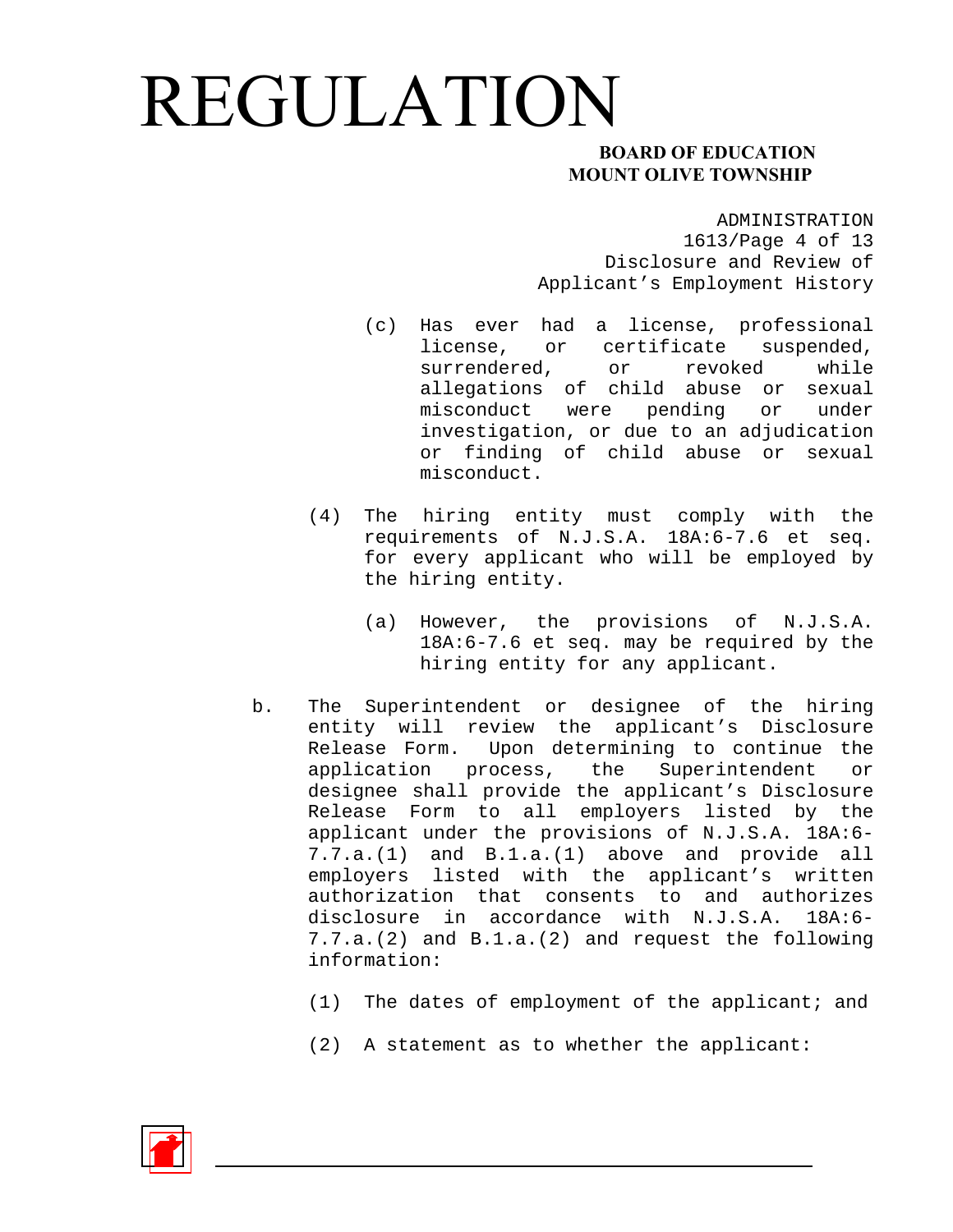### **MOUNT OLIVE TOWNSHIP**

ADMINISTRATION

1613/Page 5 of 13 Disclosure and Review of Applicant's Employment History

- (a) Was the subject of any child abuse or sexual misconduct investigation by any employer, State licensing agency, law enforcement agency, or the Department of Children and Families, unless the investigation resulted in a finding that the allegations were false or the alleged incident of child abuse or sexual misconduct was not substantiated;
- (b) Was disciplined, discharged, nonrenewed, asked to resign from employment, resigned from or otherwise separated from any employment while allegations of child abuse or sexual misconduct were pending or under investigation, or due to an adjudication or finding of child abuse or sexual misconduct; or
- (c) Has ever had a license, professional license, or certificate suspended, surrendered, or revoked while allegations of child abuse or sexual misconduct were pending or under investigation, or due to an adjudication or finding of child abuse or sexual misconduct.
- c. The review of the applicant's employment history may be conducted through telephonic, electronic, or written communications in accordance with N.J.S.A. 18A:6-7.7.
	- (1) If the review is conducted by telephone, the results of the review shall be documented in writing by the Superintendent or designee responsible for reviewing the applicant's employment history. The Superintendent or

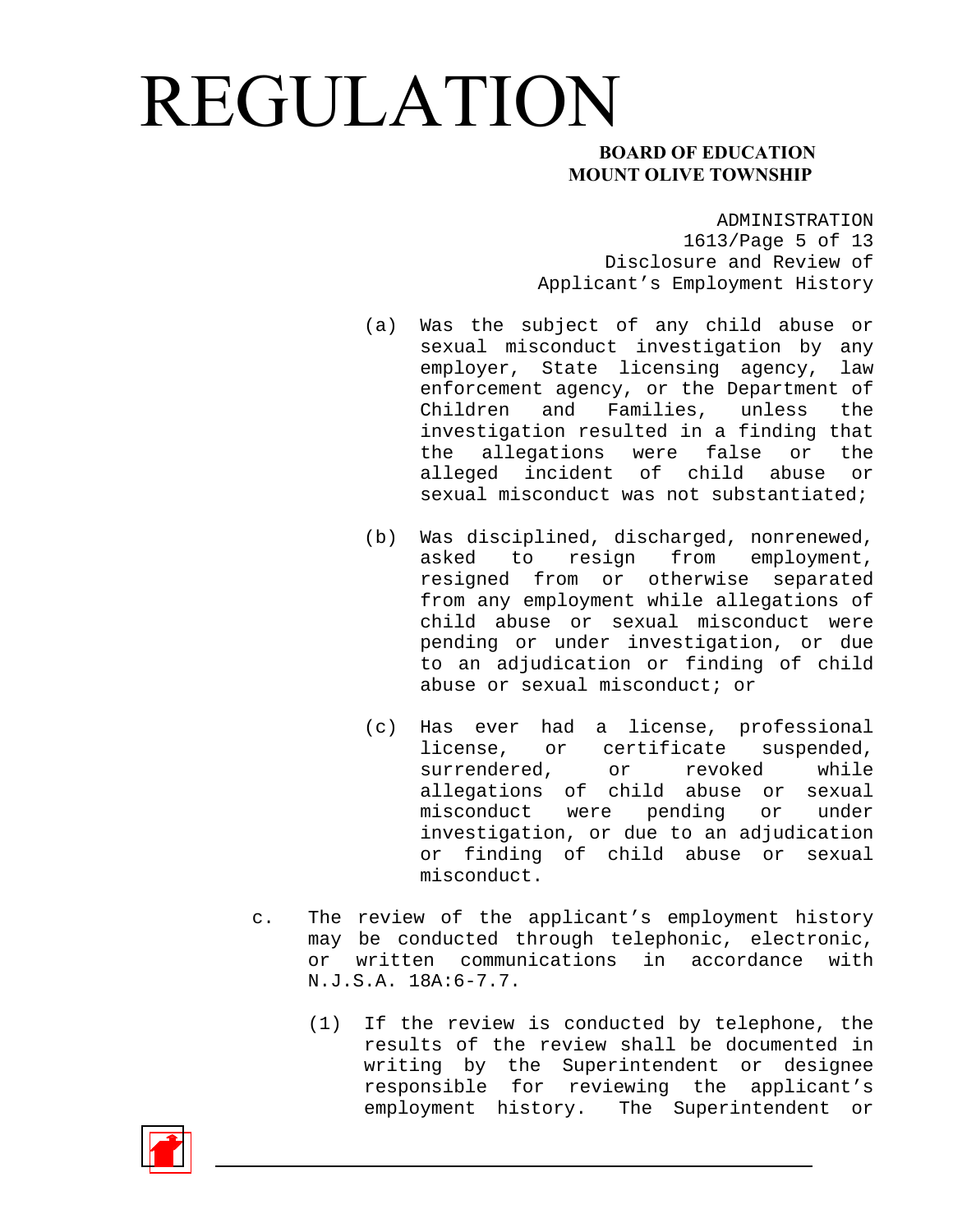### **MOUNT OLIVE TOWNSHIP**

ADMINISTRATION

1613/Page 6 of 13 Disclosure and Review of Applicant's Employment History

designee may use the Disclosure Release Form to complete this review.

- 2. After reviewing the information disclosed by an employer under B.1.b. above and finding an affirmative response to any of the inquiries listed and if the Superintendent or designee of the hiring entity determines to continue with the applicant's job application process, the Superintendent or designee shall make further inquiries of the applicant's current and/or former employer(s) to ascertain additional details regarding the matter disclosed pursuant to N.J.S.A. 18A:6-7.10.
	- a. The Superintendent or designee shall make these additional inquiries by requesting the current and/or former employer to complete the Disclosure Information Request Form and attach additional information, including the initial complaint and final report, if any, regarding the incident of child abuse or sexual misconduct.
	- b. The Superintendent, upon receiving and reviewing the additional information disclosed in accordance with B.2.a. above, will make a determination to continue with the applicant's job application process.
- 3. All employment history documentation for each applicant employed by the hiring entity in accordance with N.J.S.A. 18A:6-7.6 et seq. shall be maintained in the employee's personnel file. All employment history documentation for an applicant not hired shall be maintained by the Superintendent or designee and destroyed in accordance with the New Jersey Department of Revenue – Records Management Services Records Retention and Disposition Schedule.

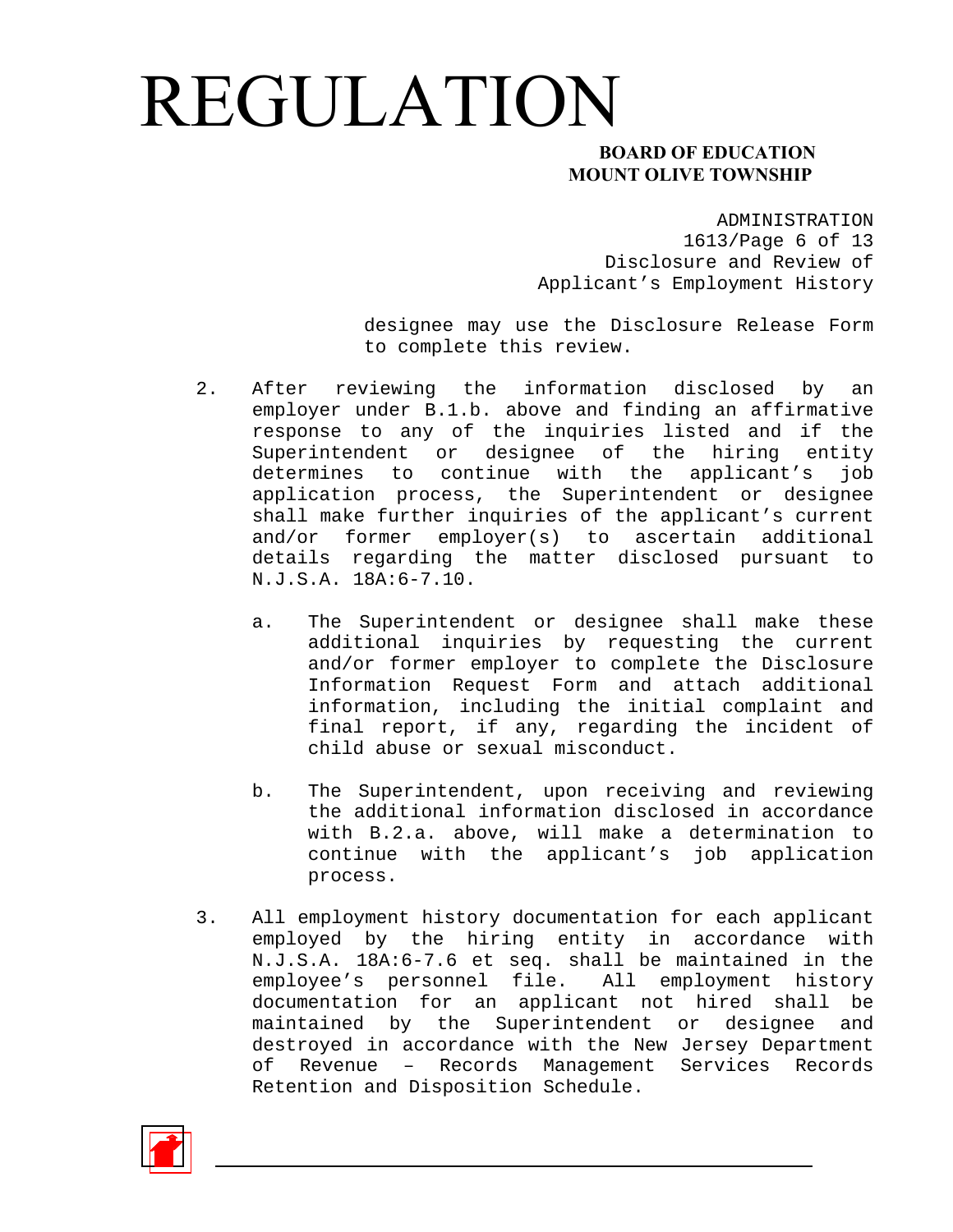### **MOUNT OLIVE TOWNSHIP**

ADMINISTRATION

1613/Page 7 of 13 Disclosure and Review of Applicant's Employment History

- 4. Employment history review pursuant to N.J.S.A. 18A:6- 7.6 et seq. is not required for applicants the hiring entity does not wish to employ.
- 5. The hiring entity, in accordance with N.J.S.A. 18A:6- 7.9.b., in conducting the review of the employment history of an out-of-State applicant, shall make, and document with specificity, diligent efforts to:
	- a. Verify the information provided by the applicant pursuant to N.J.S.A. 18A:6-7.7.a. and B.1.a. above; and
	- b. Obtain from any out-of-State employers listed by the applicant the information requested pursuant to N.J.S.A. 18A:6-7.7.b. and B.1.b. above.
- C. Completing a Disclosure Request from a Hiring Entity Regarding a Current or Former Employee (N.J.S.A. 18A:6-7.9)
	- 1. All requests for information from a hiring entity regarding a current or former employee of this school district, charter school, or nonpublic school in accordance N.J.S.A. 18A:6-7.6 et seq. shall be directed to the Superintendent or designee.
		- a. The Superintendent or designee, upon receiving a request from a hiring entity for information, shall provide the information requested in accordance with N.J.S.A. 18A:6-7.6 et seq. to the hiring entity submitting the request if:
			- (1) The employment relationship is confirmed pursuant to N.J.S.A. 18A:6-7.7.a.(1) and B.1.a.(1) above; and

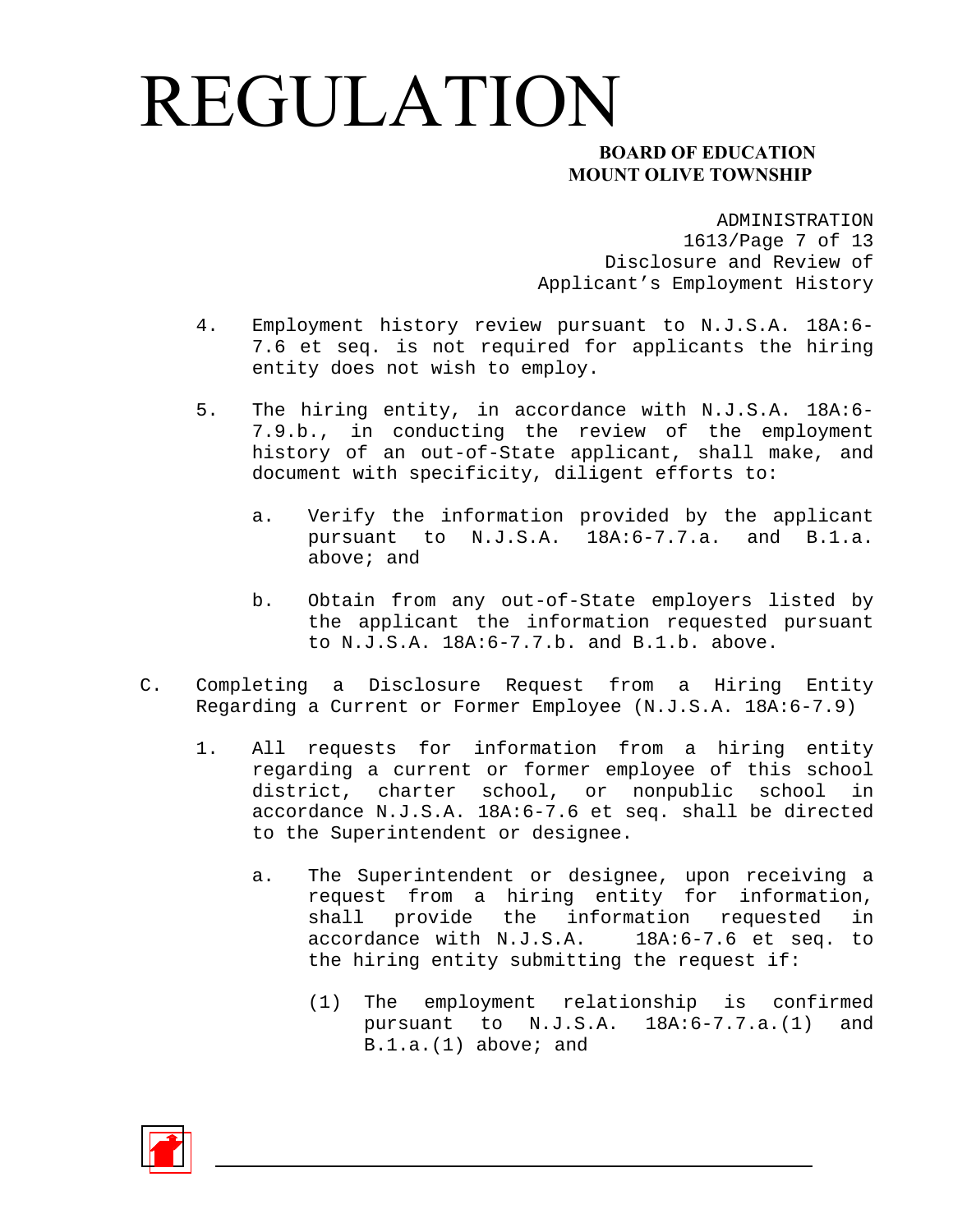### **MOUNT OLIVE TOWNSHIP**

#### ADMINISTRATION

1613/Page 8 of 13 Disclosure and Review of Applicant's Employment History

- (2) The written authorization is in compliance with N.J.S.A. 18A:6-7.7.a.(2) and B.1.a.(2) above.
- b. At the discretion of the Superintendent, the requested information may be provided through telephonic, electronic, or written communications, pursuant to N.J.S.A. 18A:6-7.7 and B.1.c. above.
- 2. In the event a hiring entity requests additional information from this school district, charter school, or nonpublic school beyond a response to the questions as outlined in N.J.S.A. 18A:6-7.7.b. and B.1.b. above, the Superintendent or designee will review the written request and will make a determination as to the additional information and/or documentation to be provided to the hiring entity. Any request for additional information and/or documentation must be submitted by the hiring entity in writing to the Superintendent or designee before providing any additional information and/or documentation.
	- a. Upon providing such additional information and/or documentation, the Superintendent or designee will take every measure to ensure privacy and confidentiality, consistent with State and Federal laws and regulations regarding student privacy and the privacy rights of others.
	- b. Any personally identifiable information regarding any student or other individual other than the applicant's personally identifiable information shall be redacted prior to the release of any additional information.
	- c. The requested additional information should be provided to the hiring entity within twenty days, as required by statute.

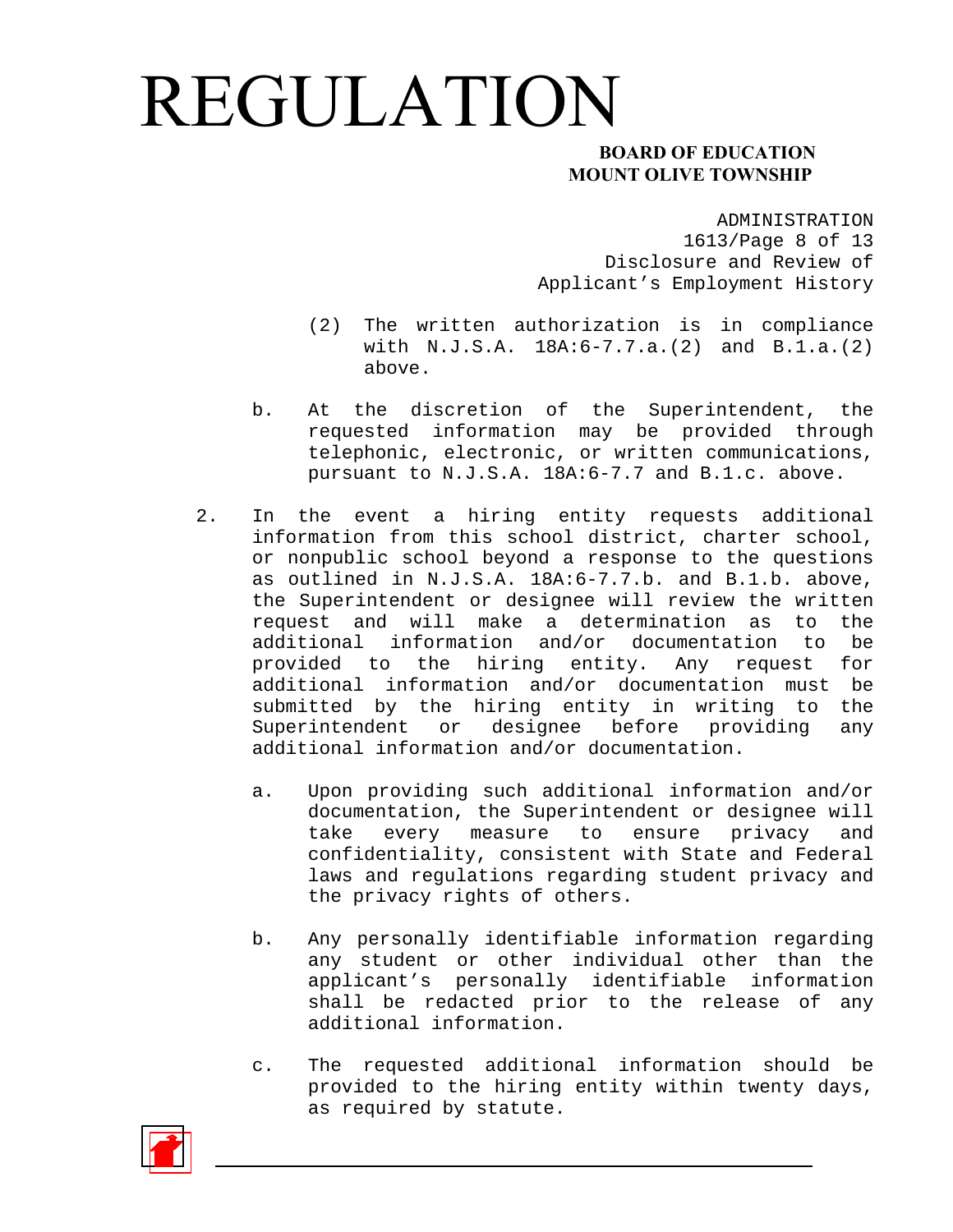### **MOUNT OLIVE TOWNSHIP**

ADMINISTRATION

1613/Page 9 of 13 Disclosure and Review of Applicant's Employment History

- 3. A copy of all requests for information and any information provided to a hiring entity, in accordance with the provisions of Policy and Regulation 1613 and N.J.S.A. 18A:6-7.6 et seq., shall be maintained by the Superintendent or designee in the applicant's personnel file and shall only be destroyed in accordance with the New Jersey Department of Revenue – Records Management Services Records Retention and Disposition Schedule.
- D. Timeline for Current or Former Employers to Disclose Information (N.J.S.A. 18A:6-7.9)
	- 1. No later than twenty days after receiving a request for information under N.J.S.A. 18A:6-7.7.b. and B.1.b. above, an employer that has or had an employment relationship within the last twenty years with the applicant shall disclose the information requested pursuant to N.J.S.A. 18A:6-7.6 et seq.
	- 2. The failure of an employer to provide the information requested pursuant to N.J.S.A. 18A:6-7.7.b. and B.1.b. above within the twenty day timeframe established under N.J.S.A. 18A:6-7.9.a. and D.1. above may be grounds for the automatic disqualification of an applicant from employment with a hiring entity. A hiring entity shall not be liable for any claims brought by an applicant who is not offered employment or whose employment is terminated:
		- a. Because of any information received by the hiring entity from an employer pursuant to N.J.S.A. 18A:6-7.7 and B. above; or
		- b. Due to the inability of the hiring entity to conduct a full review of the applicant's employment history pursuant to N.J.S.A. 18A:6- 7.7.b. and B.1.b. above.

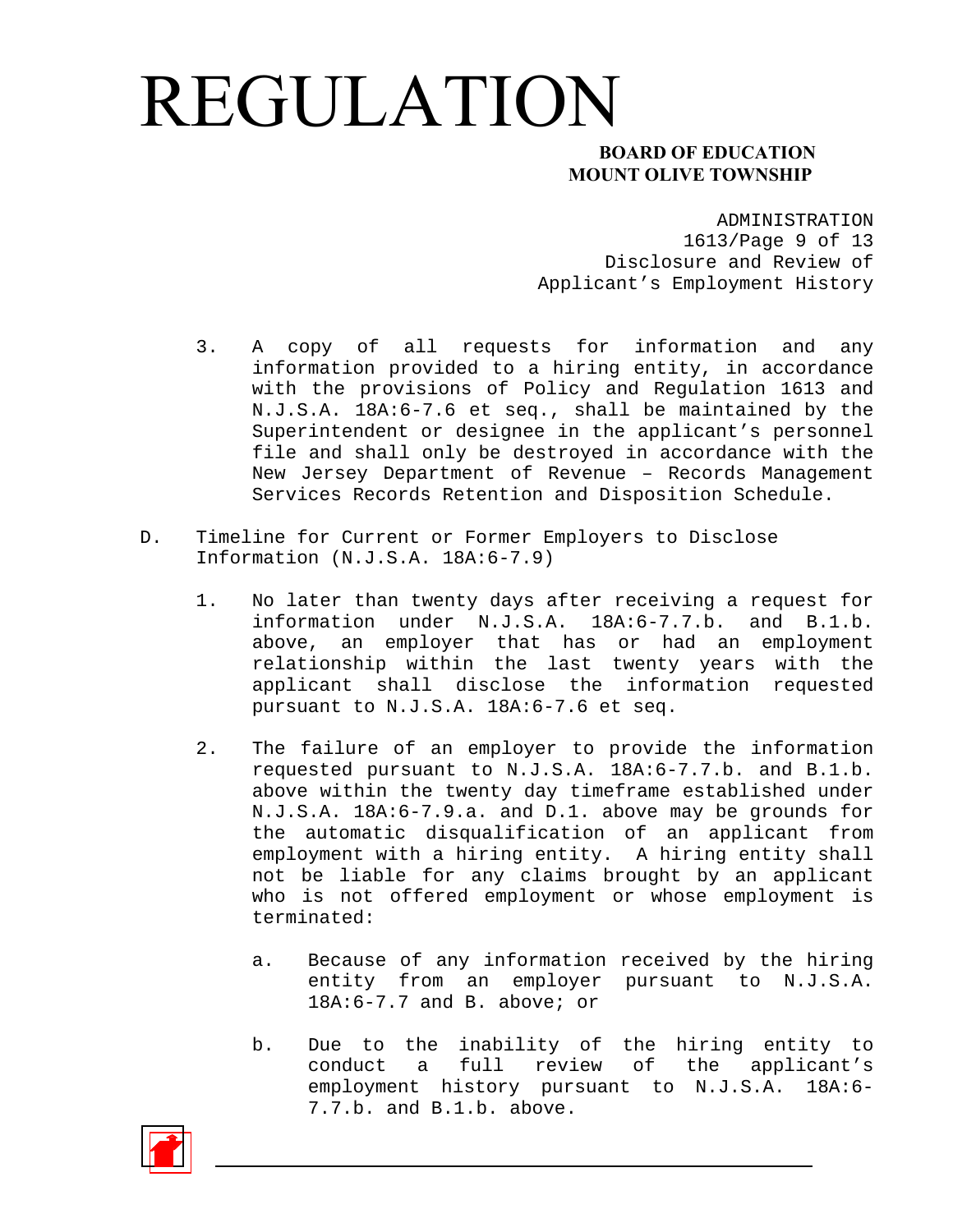### **MOUNT OLIVE TOWNSHIP**

ADMINISTRATION

1613/Page 10 of 13 Disclosure and Review of Applicant's Employment History

E. Provisional Employment (N.J.S.A. 18A:6-7.10)

A hiring entity may employ or contract with an applicant on a provisional basis for a period not to exceed ninety days pending review by the hiring entity of information received pursuant to N.J.S.A. 18A:6-7.7 and B. above, provided that all of the following conditions are satisfied:

- 1. The applicant has complied with N.J.S.A. 18A:6-7.7.a. and B.1.a. above;
- 2. The hiring entity has no knowledge or information pertaining to the applicant that the applicant is required to disclose pursuant to N.J.S.A. 18A:6- 7.7.a.(3) and B.1.a.(3); and
- 3. The hiring entity determines that special or emergent circumstances exist that justify the temporary employment of the applicant.
- F. Penalties to Applicants (N.J.S.A. 18A:6-7.8)
	- 1. An applicant who willfully provides false information or willfully fails to disclose information required in N.J.S.A. 18A:6-7.7.a. and B.1.a. above:
		- a. Shall be subject to discipline up to, and including, termination or denial of employment;
		- b. May be deemed in violation of subsection a. of N.J.S.A. 2C:28-3; and
		- c. May be subject to a civil penalty of not more than \$500 which shall be collected in proceedings in accordance with the "Penalty Enforcement Law of 1999," P.L. 1999, c.274 (N.J.S.A. 2A:58-10 et seq.).

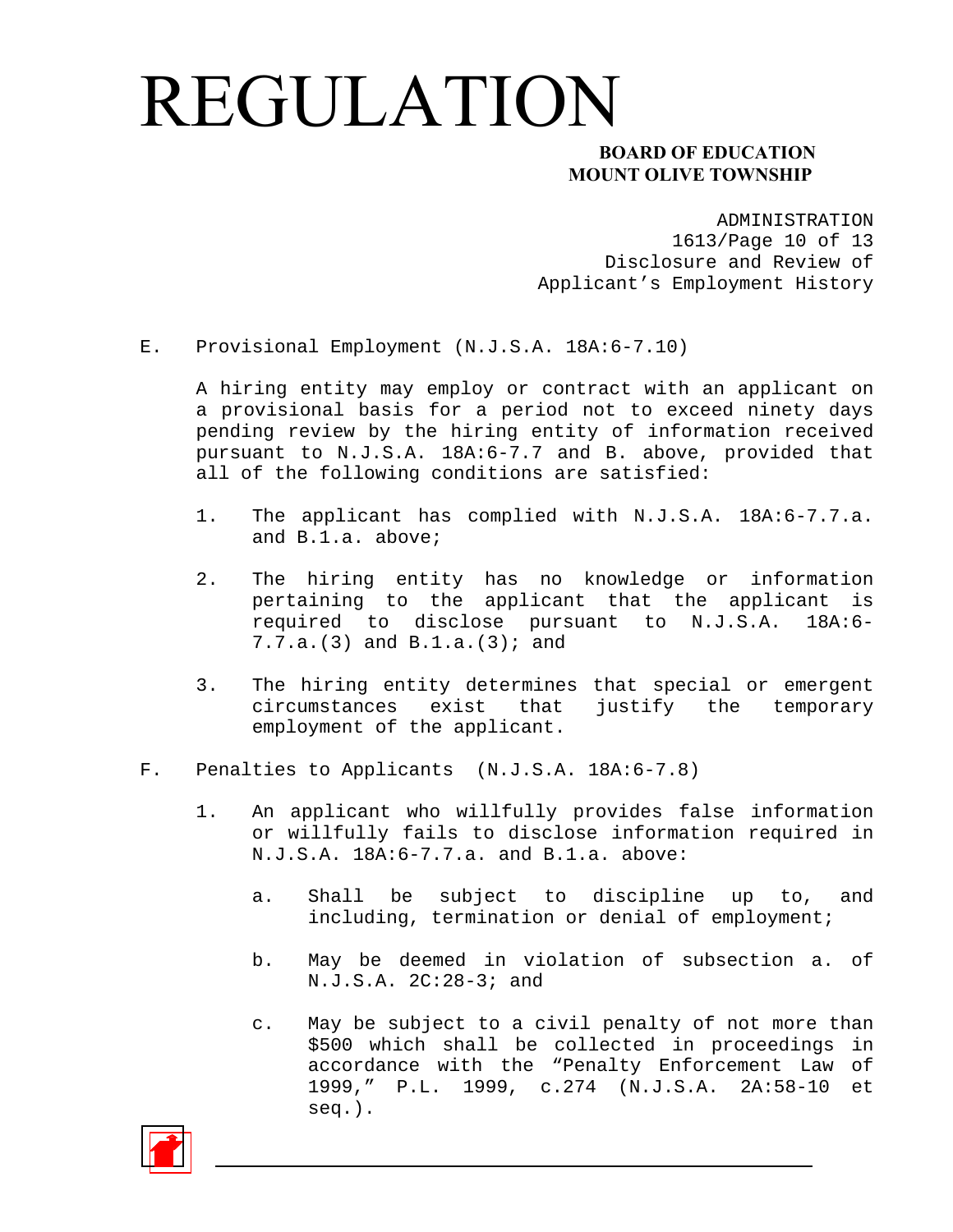#### **MOUNT OLIVE TOWNSHIP**

ADMINISTRATION

1613/Page 11 of 13 Disclosure and Review of Applicant's Employment History

- 2. A hiring entity shall include a notification of the penalties set forth in N.J.S.A. 18A:6-7.8 and F.1. above on all applications for employment for positions which involve regular contact with students.
- G. Termination (N.J.S.A. 18A:6-7.9.d.)
	- 1. A hiring entity shall have the right to immediately terminate an individual's employment or rescind an offer of employment if:
		- a. The applicant is offered employment or commences employment with the hiring entity following June 1, 2018; and
		- b. Information regarding the applicant's history of sexual misconduct or child abuse is subsequently discovered or obtained by the hiring entity that the hiring entity determines disqualifies the applicant or employee from employment.
	- 2. The termination of employment pursuant to the provisions outlined in G.1. above and pursuant to N.J.S.A. 18A:6-7.9 shall not be subject to any grievance or appeals procedures or tenure proceedings pursuant to any collectively bargained or negotiated agreement or any law, rule, or regulation.
- H. Information Not Deemed Public Record and Immunity (N.J.S.A. 18A:6-7.11)
	- 1. Information received by an employer in accordance with Policy and Regulation 1613 and N.J.SA. 18A:6-7.6 et seq. shall not be deemed a public record under N.J.S.A. 47:1A-1 et seq. or the common law concerning access to public records.

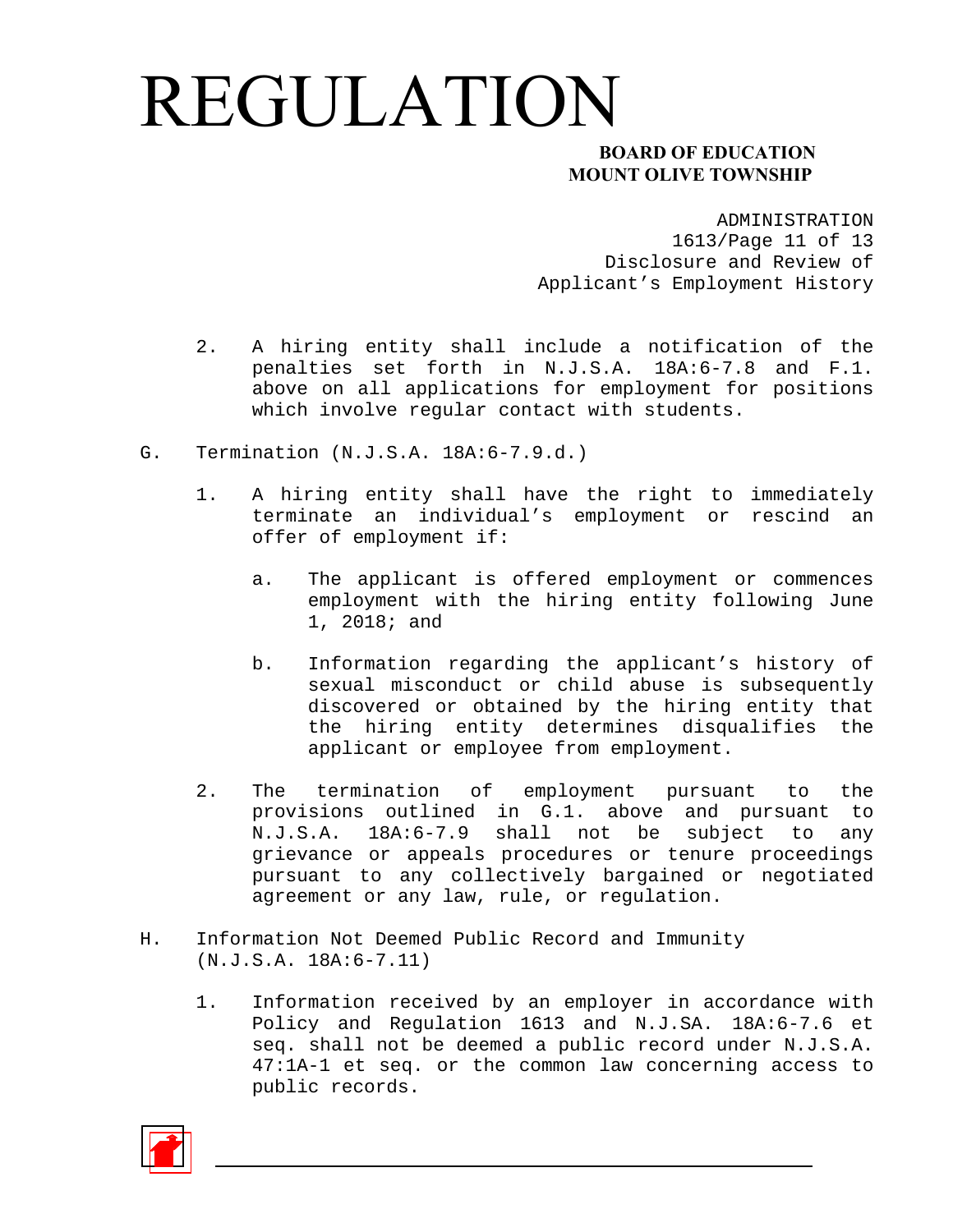#### **MOUNT OLIVE TOWNSHIP**

#### ADMINISTRATION

1613/Page 12 of 13 Disclosure and Review of Applicant's Employment History

- 2. An employer, school district, charter school, nonpublic school, school administrator, or contracted service provider that provides information or records about a current or former employee or applicant shall be immune from criminal and civil liability for the disclosure of the information, unless the information or records provided were knowingly false. The immunity shall be in addition to and not in limitation of any other immunity provided by law.
- I. Prohibited Actions Relative to Certain Agreements and Employment Contracts (N.J.S.A. 18A:6-7.12)
	- 1. On or after June 1, 2018, a school district, charter school, nonpublic school, or contracted service provider may not enter into a collectively bargained or negotiated agreement, an employment contract, an agreement for resignation or termination, a severance agreement, or any other contract or agreement or take any action that:
		- a. Has the effect of suppressing or destroying information relating to an investigation related to a report of suspected child abuse or sexual misconduct by a current or former employee;
		- b. Affects the ability of a school district, charter school, nonpublic school, or contracted service provider to report suspected child abuse or sexual misconduct to the appropriate authorities; or
		- c. Requires the school district, charter school, nonpublic school, or contracted service provider to expunge information about allegations or finding of suspected child abuse or sexual misconduct from any documents maintained by the school district, charter school, nonpublic school, or contracted service provider, unless after